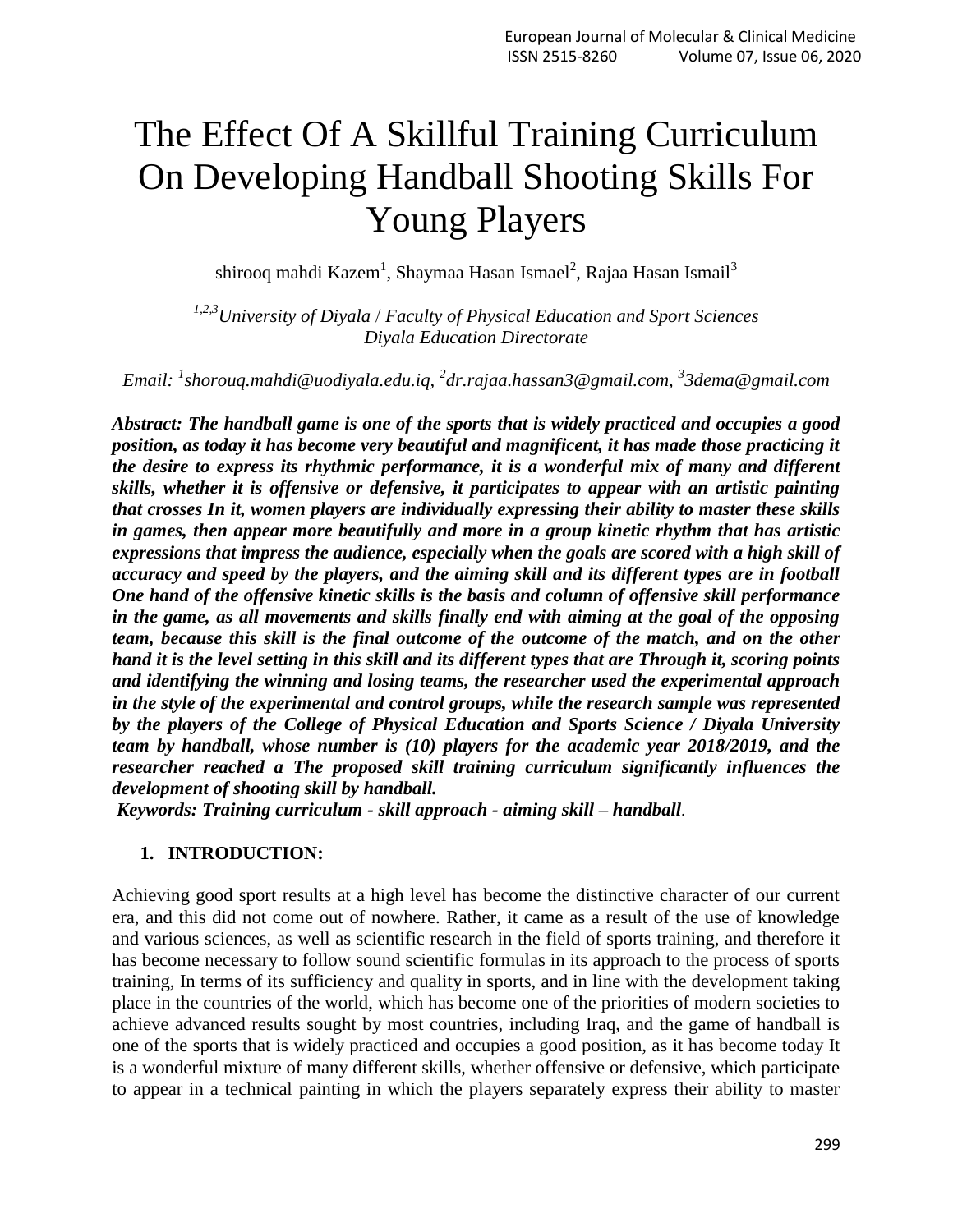these skills in matches, and then appear more beautiful and gentle in A group movement rhythm with its artistic expressions that impress the audience, especially when the goals are scored with high skill, accuracy and speed by the players, and the shooting skill and its various types are considered Handball is one of the offensive motor skills that is the basis and pillar of offensive skill performance in the game, as all movements and skills finally end with shooting at the opposing team's goal, and through the researcher's practice of the game playing and training and her continuous follow-up to the various tournaments, including the championship of Faculties of Physical Education and Sports Sciences for handball players . I noticed there is a weakness and a decrease in the level of shooting performance by jumping, and this is evident through the large number of failed attempts, the lack of successful attempts, and this is an indication of the weakness of the skillful training side of the players, and the lack of focus of coaches on correction in the training units, which confirms the lack of preparation of the correct scientific method, especially Skill preparation, including the skill of shooting by jumping, in order to raise their abilities in this skill in order to achieve optimal performance in various circumstances, especially as it is the skill through which it is possible to score goals and then win matches, and the goal of the research is to prepare a proposed training curriculum for the skill of shooting by jumping with handball for the players of the teams of the College of Physical Education and Science Sports / Diyala University for the academic year 2018/2019 and to know its impact on the members of the research sample.

# **2. RESEARCH METHODOLOGY AND FIELD PROCEDURES:**

# *Research Methodology:*

The researcher used the experimental approach with two groups, experimental and control, due to its suitability to the nature of the research.

#### *Community and Sample Research:*

The researcher chose the research sample in the deliberate manner represented by the two players elected by the College of Physical Education and Sports Sciences / Diyala University for the academic year 2018/2019, which amounted to (15) players. The goalkeeper of (2) was excluded due to their participation in the training skill of goalkeeping as well as excluding players (3) The reconnaissance experiment was conducted on them as well as they played defensive roles during the course of the match, so that the final number of individuals was (10) players who were divided into two experimental and control groups, each group included (5) players.

Devices, tools and means of collecting information:

Methods for gathering information:

Arab and foreign sources and references, a form for recording test results, an anthropometric registration form, tests and measurements.

Devices and tools used in the research:

Laptop, Sunny HD1080 video camera. Whistle. Sagging Stopwatch, adhesive tape, legal handball court, 10 legal handballs of Chinese origin.

*Field research procedures:* Tests used in research:

Jump test:

The purpose of the test: the accuracy of the shot from the high jump.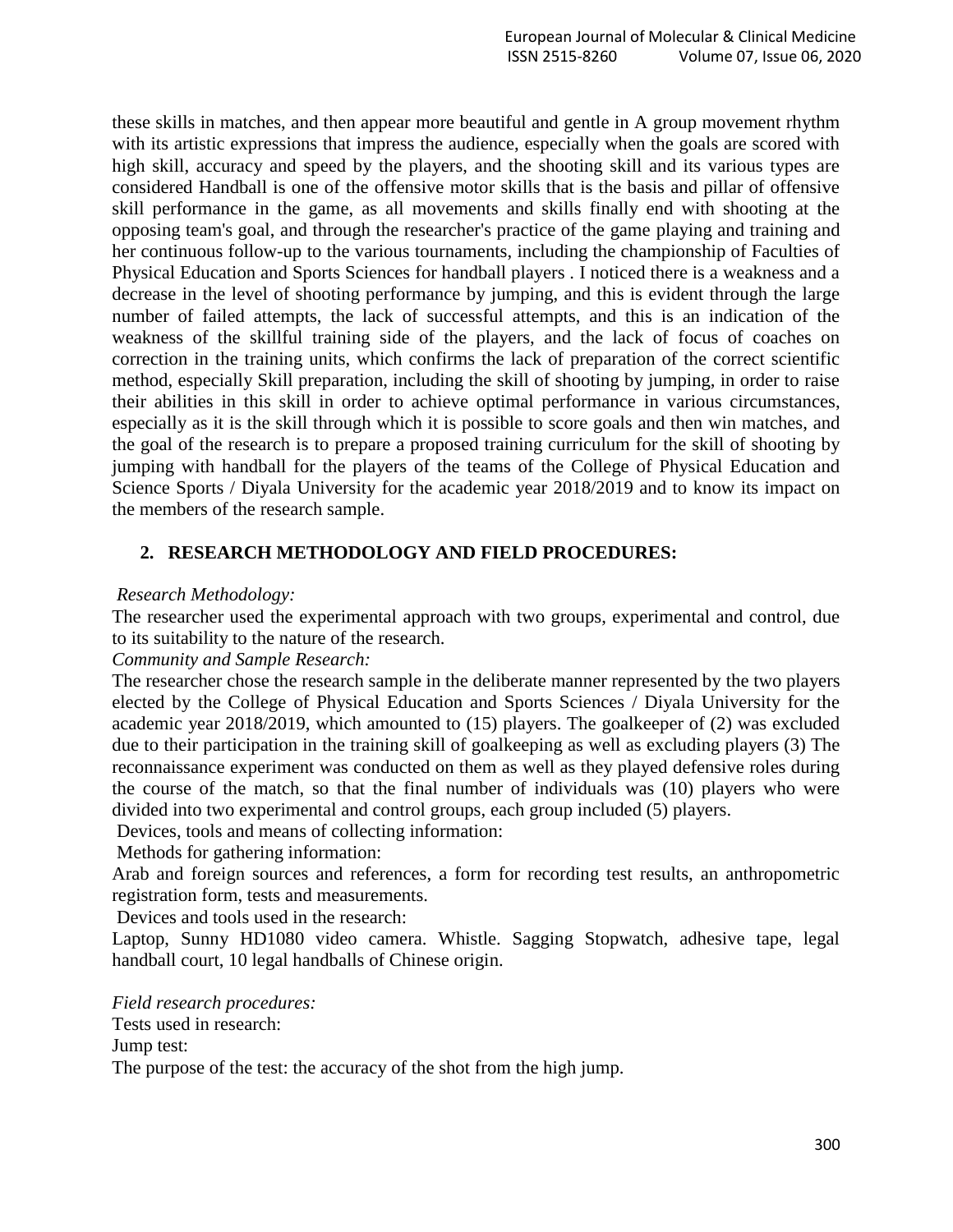Tools: (12) handball, a high jump device with a height of (150 cm) and the distance between the two posts is (2 m), a curtain made of fabric or strong wire completely covering the goal with (4) holes of each of them (60 cm x 60 cm) representing the four corners For the goal for accurate correction.

Method of performance: The player stands behind the starting line (according to the aiming hand) and directly in front of the vault device, holding the ball.

The player starts taking 2-3 steps, then leads a shot with a high jump to square (1) then to (2) then to  $(3)$  and finally to  $(4)$ .

The performance is repeated 3 times, meaning 12 balls, three of them, into one of the four squares.

Rules: Take no more than three steps.

Scoring: A point is calculated from entering the ball into the box designated for the shot - zero is counted for the shot outside the square. - The result of a shot with more than three steps taken by the player (Al-Khayyat and Al-Hayali: 2001: 508) is not counted.

# *Pre-test:*

The researcher conducted the pre-tests of the individuals, the research sample, in the hall of the martyr Mustafa Jawad in the College of Physical Education and Sports Sciences / Diyala University at ten o'clock in the morning on Sunday 3/2/2019. The fixation of all variables in terms of place, time and method has been taken into account in order to unify and prepare The same conditions or similar to them when conducting the post-tests.

# *The main experiment:*

By acquainting the researcher with the available scientific resources and research, including them as much as possible, and after seeking the expertise of trainers and academics, she was able to develop his skills training curriculum for correction, as the curriculum included (24) training units divided into (8) weeks for a period of two months for the period from 10/2 / 2019 until 4/4/2019, the number of teaching units during one week reached (3) units, distributed over days (Sunday, Tuesday, and Thursday), and the time for one training unit reached (90) minutes divided into three sections, a preparatory section with a time of (15) minutes. And the head section (70) minutes divided into two parts (physical section) and its time (35) minutes and gradually decreases to (15) minutes, and (skill section) and its time (35) and gradually increases during the training units to reach (55) minutes, and finally a section Final and its time is (5) minutes. As for the time of shooting skill from the training unit, it is (15) minutes and up to (25) minutes.

#### *Post* -*test:*

The researcher conducted the post tests on the research sample on Sunday 7/4/2019. And this was in the hall of the martyr Mustafa Jawad in the College of Physical Education and Sports Sciences / Diyala University. The researcher intended to unify all the conditions in which the pre-tests were conducted in terms of time, place and the method used in the implementation of the test so that all the players were under the same conditions and participation. That is, fixing all the variables except for one variable, which is the independent variable.

# **3. RESULTS, ANALYZED AND DISCUSSED**;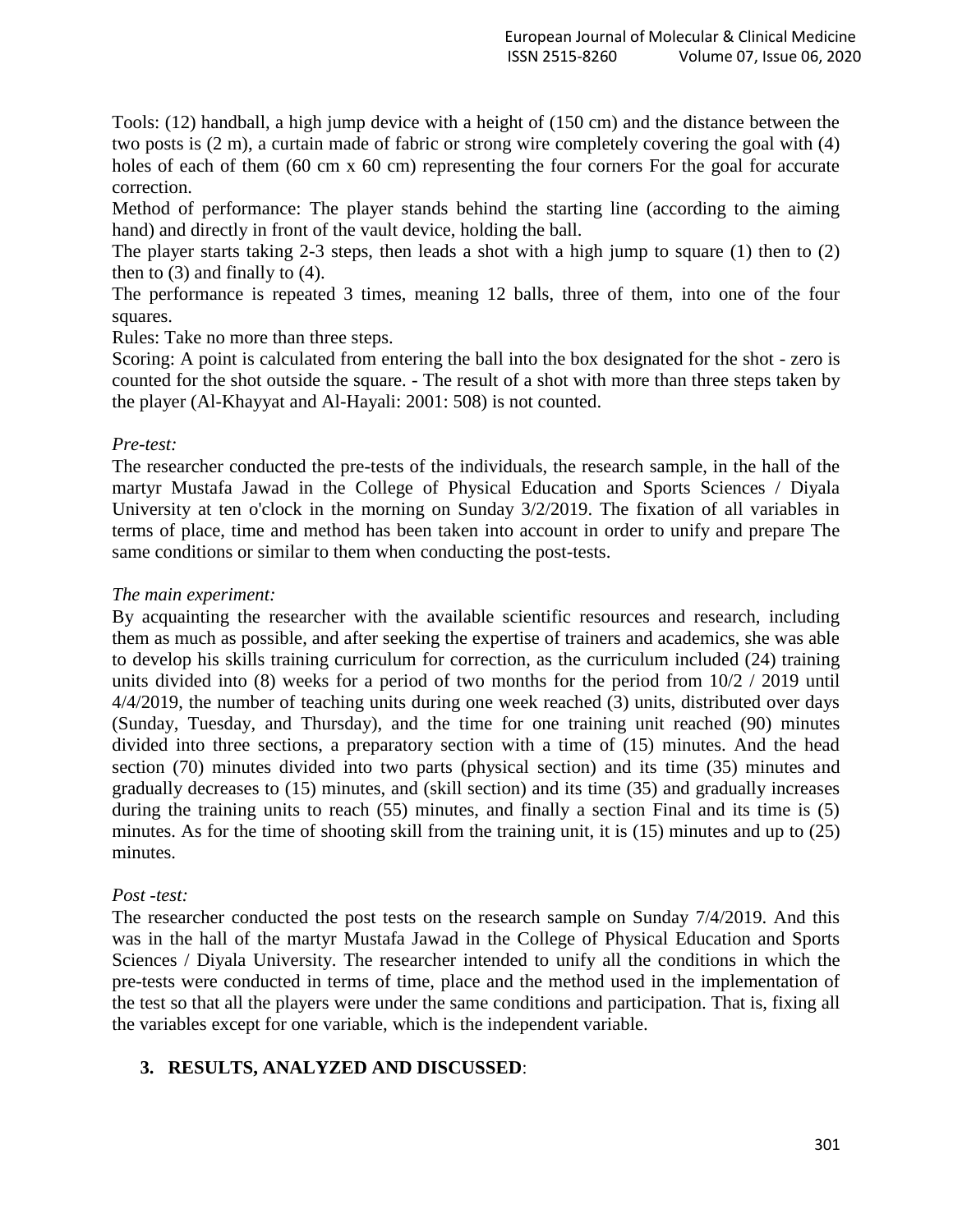| Table (1) shows the arithmetic mean, standard deviations, mean difference, standard deviation of      |           |       |            |              |            |      |              |
|-------------------------------------------------------------------------------------------------------|-----------|-------|------------|--------------|------------|------|--------------|
| differences, the calculated (t) value and the level of significance for the test, the jump shot skill |           |       |            |              |            |      |              |
| of the experimental group.                                                                            |           |       |            |              |            |      |              |
| Variables                                                                                             | Test      | A     | <b>STD</b> | $\mathsf{A}$ | <b>STD</b> |      | Significance |
|                                                                                                       |           |       |            | Differences  | Difference |      |              |
| Jumping                                                                                               | Pre-test  | 7.55  | 0.79       | $4.37 -$     | 1.83       | 8.77 | Sign         |
| Aiming                                                                                                | Post-test | 10.73 | 0.85       |              |            |      |              |
| Skill                                                                                                 |           |       |            |              |            |      |              |

| Table (2) shows the arithmetic mean, standard deviations, mean difference, standard deviation of<br>differences, the calculated (t) value and the level of significance for the test, the jump shot skill |           |      |            |                    |            |             |              |
|-----------------------------------------------------------------------------------------------------------------------------------------------------------------------------------------------------------|-----------|------|------------|--------------------|------------|-------------|--------------|
| of the control group                                                                                                                                                                                      |           |      |            |                    |            |             |              |
| Variables                                                                                                                                                                                                 | Test      | A    | <b>STD</b> | A                  | <b>STD</b> | $\mathbf T$ | Significance |
|                                                                                                                                                                                                           |           |      |            | <b>Differences</b> | Difference |             |              |
| Jumping                                                                                                                                                                                                   | Pre-test  | 7.00 | 0.75       | $1.62 - 0.74$      |            | 6.17        | Sign         |
| Aiming                                                                                                                                                                                                    | Post-test | 8.62 | 1.06       |                    |            |             |              |
| Skill                                                                                                                                                                                                     |           |      |            |                    |            |             |              |

| Table (2) shows the arithmetic mean, standard deviations, mean difference, standard deviation of      |              |       |            |             |              |  |  |
|-------------------------------------------------------------------------------------------------------|--------------|-------|------------|-------------|--------------|--|--|
| differences, the calculated (t) value and the level of significance for the test, the jump shot skill |              |       |            |             |              |  |  |
| of the control group                                                                                  |              |       |            |             |              |  |  |
| Variables                                                                                             | Test         |       | <b>STD</b> | $\mathbf T$ | Significance |  |  |
| Jumping                                                                                               | Experimental | 10.75 | 0.85       | 6.394       | Sign         |  |  |
| Aiming Skill                                                                                          | control      | 8.62  | 1.06       |             |              |  |  |

Through the results that appeared in Tables (1), (2) and (3), which included the arithmetic mean, standard deviations, and the error rate for the variable of shooting skill by jumping high with the hand ball for the experimental and control groups, it achieved its goal in knowing the effect of the educational units of the skill under investigation among the sample members The results were in favor of the post-tests as well as the emergence of different development rates in training, and the researcher attributes this to several variables that contributed to this effect, including the implementation of requirements during the training unit through the adequacy of the units for skill and diversification in exercises, increasing iterative attempts and giving feedback as well as investing sufficient time and effort. And the appropriateness of the exercises among the sample members and this enabled the players to perform them without exception, and this is what was confirmed (Mufti: 1998: 199), "The choice of the trainer for exercises with gradual difficulty will increase the experience of the players." The clarity of the general goal of the educational units and his harmony with the players And their employability led to a clear improvement in performance and this is what (Fouad: 1989: 177) indicated that "the clarity of goals and their identification in behavioral images or specific performance levels are meaningful and Effectiveness, as well as that regular training or learning can lead to positive results and the latest changes in the training and educational process, and this means that the curriculum is what led to this development, and the researcher also attributes the reason for this to the fact that the training curriculum prepared by her has significantly affected The training process and the growth of physical fitness well and speed of movement and this corresponds to the distribution of the intense exercise method, which helps to develop these factors by increasing the number of